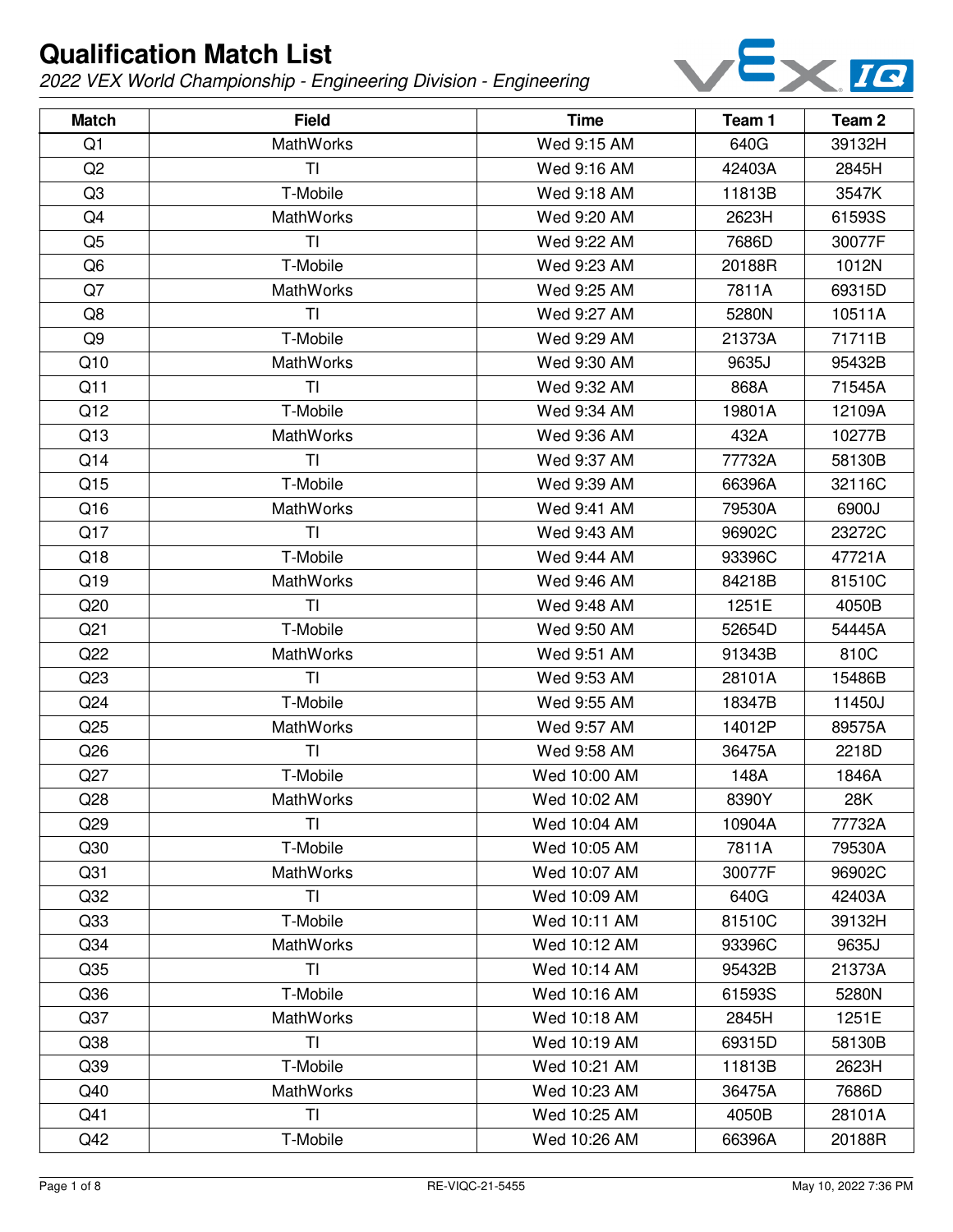

| <b>Match</b>    | <b>Field</b>     | <b>Time</b>  | Team 1 | Team <sub>2</sub> |
|-----------------|------------------|--------------|--------|-------------------|
| Q43             | <b>MathWorks</b> | Wed 10:28 AM | 71711B | 10904A            |
| Q44             | ΤI               | Wed 10:30 AM | 2218D  | 11450J            |
| Q45             | T-Mobile         | Wed 10:32 AM | 10277B | 868A              |
| Q46             | <b>MathWorks</b> | Wed 10:33 AM | 15486B | 52654D            |
| Q47             | TI               | Wed 10:35 AM | 432A   | 148A              |
| Q48             | T-Mobile         | Wed 10:37 AM | 3547K  | 19801A            |
| Q49             | <b>MathWorks</b> | Wed 10:39 AM | 1846A  | 32116C            |
| Q50             | <b>TI</b>        | Wed 10:40 AM | 47721A | 14012P            |
| Q51             | T-Mobile         | Wed 10:42 AM | 23272C | 8390Y             |
| Q52             | <b>MathWorks</b> | Wed 10:44 AM | 810C   | 84218B            |
| Q53             | <b>TI</b>        | Wed 10:46 AM | 6900J  | 10511A            |
| Q54             | T-Mobile         | Wed 10:47 AM | 71545A | 54445A            |
| Q55             | <b>MathWorks</b> | Wed 10:49 AM | 1012N  | 18347B            |
| Q56             | <b>TI</b>        | Wed 10:51 AM | 28K    | 91343B            |
| Q57             | T-Mobile         | Wed 10:53 AM | 12109A | 89575A            |
| Q58             | MathWorks        | Wed 10:54 AM | 81510C | 7811A             |
| Q59             | TI               | Wed 10:56 AM | 7686D  | 640G              |
| Q60             | T-Mobile         | Wed 10:58 AM | 2218D  | 10277B            |
| Q <sub>61</sub> | <b>MathWorks</b> | Wed 11:00 AM | 58130B | 39132H            |
| Q62             | TI               | Wed 11:01 AM | 19801A | 9635J             |
| Q63             | T-Mobile         | Wed 11:03 AM | 79530A | 3547K             |
| Q64             | <b>MathWorks</b> | Wed 11:05 AM | 42403A | 77732A            |
| Q65             | TI               | Wed 11:07 AM | 11450J | 11813B            |
| Q66             | T-Mobile         | Wed 11:08 AM | 4050B  | 66396A            |
| Q67             | MathWorks        | Wed 11:10 AM | 1251E  | 95432B            |
| Q68             | TI               | Wed 11:12 AM | 6900J  | 20188R            |
| Q69             | T-Mobile         | Wed 11:14 AM | 8390Y  | 47721A            |
| Q70             | MathWorks        | Wed 11:15 AM | 18347B | 61593S            |
| Q71             | <b>TI</b>        | Wed 11:17 AM | 69315D | 21373A            |
| Q72             | T-Mobile         | Wed 11:19 AM | 54445A | 12109A            |
| Q73             | <b>MathWorks</b> | Wed 11:21 AM | 1012N  | 71711B            |
| Q74             | TI               | Wed 11:22 AM | 30077F | 432A              |
| Q75             | T-Mobile         | Wed 11:24 AM | 14012P | 28K               |
| Q76             | <b>MathWorks</b> | Wed 11:26 AM | 96902C | 91343B            |
| Q77             | TI               | Wed 11:28 AM | 52654D | 2623H             |
| Q78             | T-Mobile         | Wed 11:29 AM | 5280N  | 868A              |
| Q79             | <b>MathWorks</b> | Wed 11:31 AM | 89575A | 15486B            |
| Q80             | TI               | Wed 11:33 AM | 23272C | 28101A            |
| Q81             | T-Mobile         | Wed 11:35 AM | 84218B | 93396C            |
| Q82             | <b>MathWorks</b> | Wed 11:36 AM | 1846A  | 10904A            |
| Q83             | TI               | Wed 11:38 AM | 10511A | 71545A            |
| Q84             | T-Mobile         | Wed 11:40 AM | 32116C | 810C              |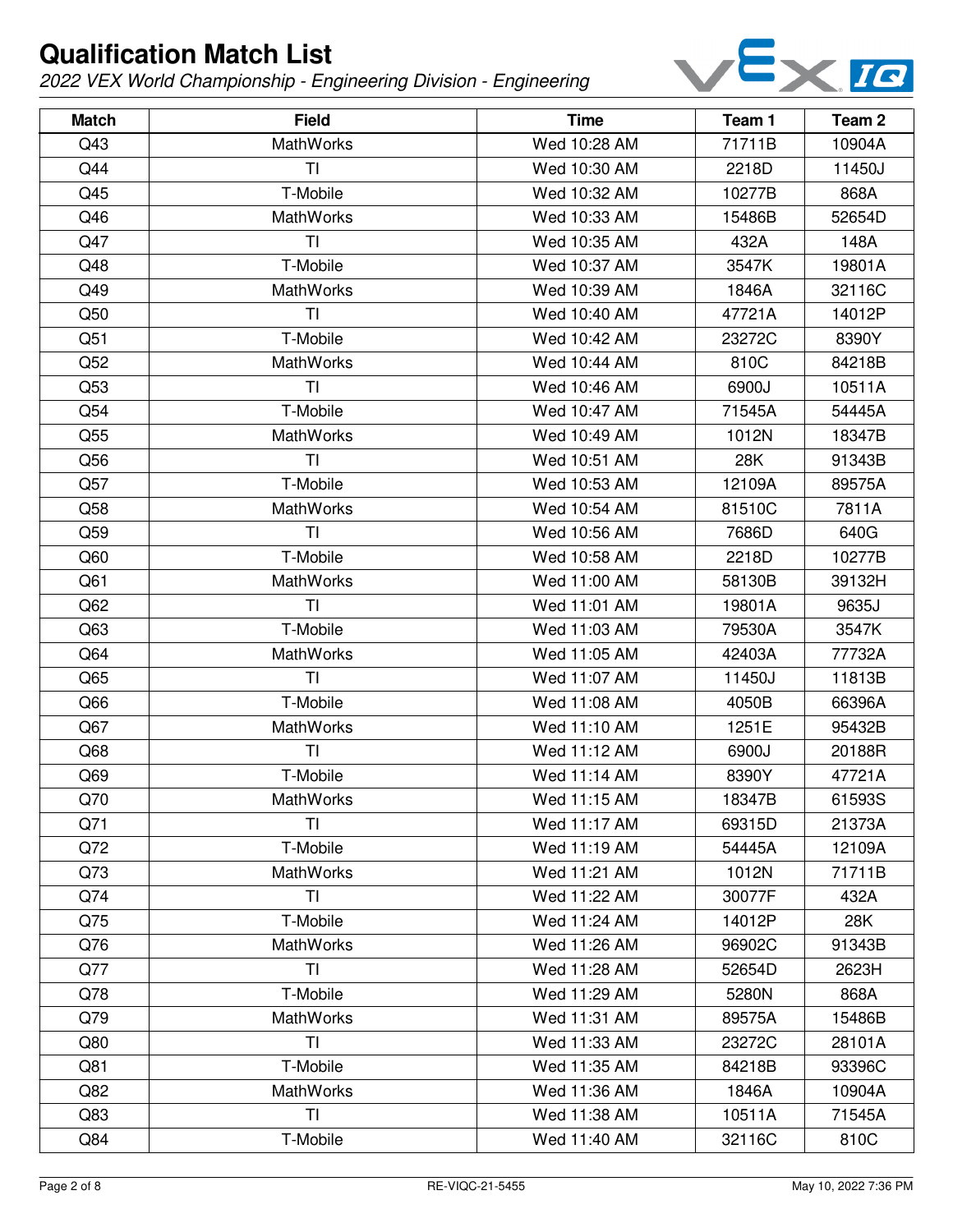

| <b>Match</b> | <b>Field</b>     | <b>Time</b>  | Team 1 | Team <sub>2</sub> |
|--------------|------------------|--------------|--------|-------------------|
| Q85          | <b>MathWorks</b> | Wed 11:42 AM | 148A   | 36475A            |
| Q86          | ΤI               | Wed 11:43 AM | 2845H  | 7686D             |
| Q87          | T-Mobile         | Wed 1:00 PM  | 7811A  | 1251E             |
| Q88          | <b>MathWorks</b> | Wed 1:01 PM  | 95432B | 66396A            |
| Q89          | TI               | Wed 1:03 PM  | 47721A | 61593S            |
| Q90          | T-Mobile         | Wed 1:05 PM  | 91343B | 30077F            |
| Q91          | MathWorks        | Wed 1:07 PM  | 3547K  | 2218D             |
| Q92          | T <sub>l</sub>   | Wed 1:09 PM  | 10277B | 71711B            |
| Q93          | T-Mobile         | Wed 1:11 PM  | 868A   | 15486B            |
| Q94          | MathWorks        | Wed 1:12 PM  | 28101A | 2623H             |
| Q95          | TI               | Wed 1:14 PM  | 14012P | 84218B            |
| Q96          | T-Mobile         | Wed 1:16 PM  | 89575A | 10904A            |
| Q97          | MathWorks        | Wed 1:18 PM  | 54445A | 432A              |
| Q98          | <b>TI</b>        | Wed 1:20 PM  | 10511A | 8390Y             |
| Q99          | T-Mobile         | Wed 1:22 PM  | 12109A | 5280N             |
| Q100         | <b>MathWorks</b> | Wed 1:23 PM  | 640G   | 4050B             |
| Q101         | <b>TI</b>        | Wed 1:25 PM  | 39132H | 20188R            |
| Q102         | T-Mobile         | Wed 1:27 PM  | 11450J | 810C              |
| Q103         | MathWorks        | Wed 1:29 PM  | 36475A | 19801A            |
| Q104         | TI               | Wed 1:31 PM  | 58130B | 28K               |
| Q105         | T-Mobile         | Wed 1:33 PM  | 71545A | 1012N             |
| Q106         | MathWorks        | Wed 1:34 PM  | 2845H  | 6900J             |
| Q107         | T <sub>l</sub>   | Wed 1:36 PM  | 96902C | 42403A            |
| Q108         | T-Mobile         | Wed 1:38 PM  | 81510C | 11813B            |
| Q109         | MathWorks        | Wed 1:40 PM  | 79530A | 18347B            |
| Q110         | TI               | Wed 1:42 PM  | 23272C | 148A              |
| Q111         | T-Mobile         | Wed 1:44 PM  | 1846A  | 93396C            |
| Q112         | MathWorks        | Wed 1:45 PM  | 77732A | 69315D            |
| Q113         | T <sub>l</sub>   | Wed 1:47 PM  | 32116C | 52654D            |
| Q114         | T-Mobile         | Wed 1:49 PM  | 21373A | 9635J             |
| Q115         | <b>MathWorks</b> | Wed 1:51 PM  | 7686D  | 95432B            |
| Q116         | TI               | Wed 1:53 PM  | 11450J | 3547K             |
| Q117         | T-Mobile         | Wed 1:55 PM  | 5280N  | 14012P            |
| Q118         | MathWorks        | Wed 1:56 PM  | 19801A | 868A              |
| Q119         | TI               | Wed 1:58 PM  | 10904A | 71545A            |
| Q120         | T-Mobile         | Wed 2:00 PM  | 84218B | 7811A             |
| Q121         | <b>MathWorks</b> | Wed 2:02 PM  | 39132H | 8390Y             |
| Q122         | <b>TI</b>        | Wed 2:04 PM  | 2623H  | 89575A            |
| Q123         | T-Mobile         | Wed 2:06 PM  | 18347B | 42403A            |
| Q124         | MathWorks        | Wed 2:07 PM  | 58130B | 23272C            |
| Q125         | TI               | Wed 2:09 PM  | 66396A | 10511A            |
| Q126         | T-Mobile         | Wed 2:11 PM  | 77732A | 432A              |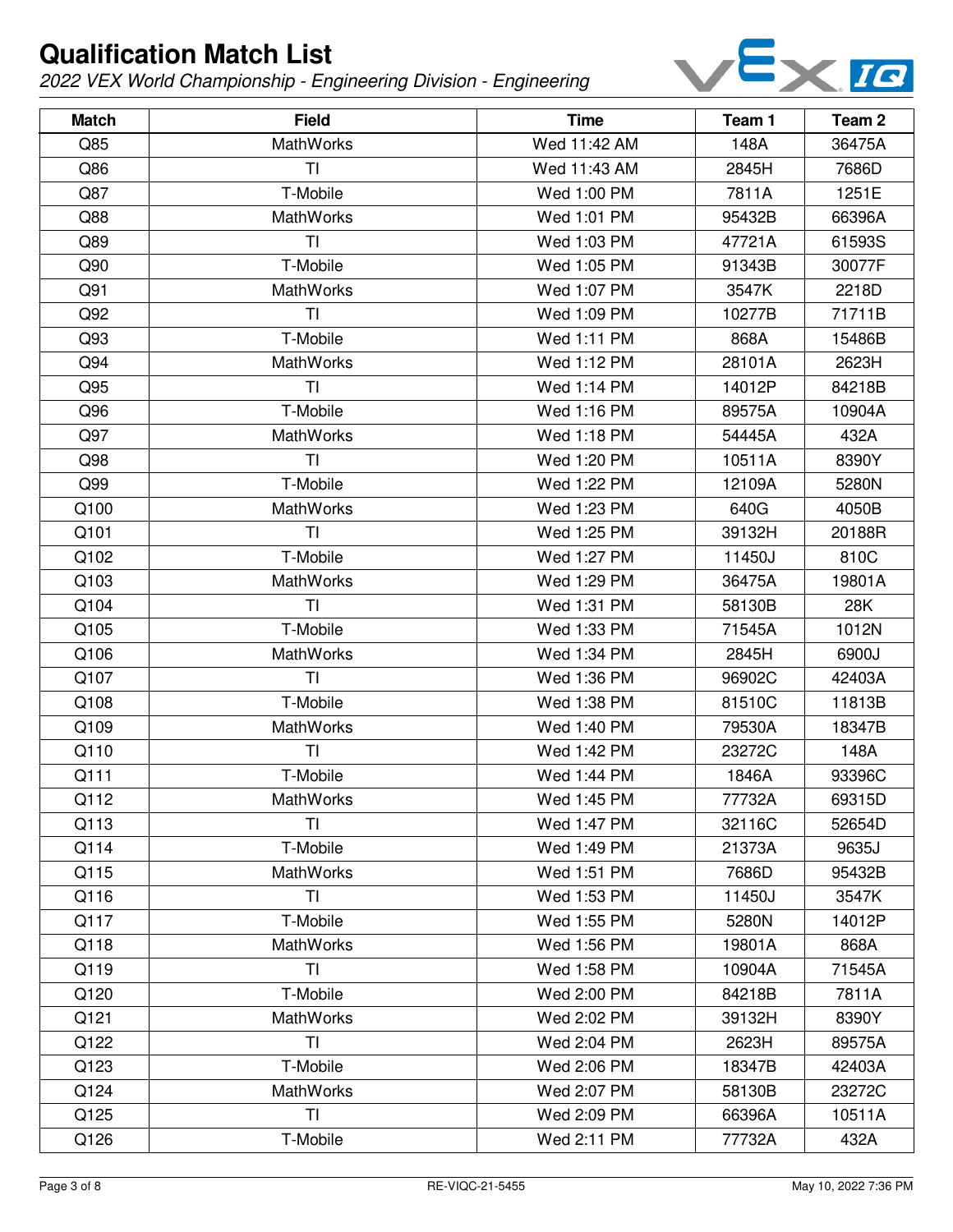

| <b>Match</b> | <b>Field</b>     | <b>Time</b> | Team 1 | Team 2 |
|--------------|------------------|-------------|--------|--------|
| Q127         | <b>MathWorks</b> | Wed 2:13 PM | 71711B | 32116C |
| Q128         | <b>TI</b>        | Wed 2:15 PM | 4050B  | 96902C |
| Q129         | T-Mobile         | Wed 2:17 PM | 20188R | 36475A |
| Q130         | <b>MathWorks</b> | Wed 2:18 PM | 61593S | 2845H  |
| Q131         | TI               | Wed 2:20 PM | 810C   | 10277B |
| Q132         | T-Mobile         | Wed 2:22 PM | 6900J  | 81510C |
| Q133         | <b>MathWorks</b> | Wed 2:24 PM | 52654D | 93396C |
| Q134         | TI               | Wed 2:26 PM | 15486B | 91343B |
| Q135         | T-Mobile         | Wed 2:28 PM | 28K    | 1251E  |
| Q136         | MathWorks        | Wed 2:29 PM | 9635J  | 30077F |
| Q137         | T <sub>l</sub>   | Wed 2:31 PM | 12109A | 1012N  |
| Q138         | T-Mobile         | Wed 2:33 PM | 21373A | 640G   |
| Q139         | MathWorks        | Wed 2:35 PM | 69315D | 1846A  |
| Q140         | <b>TI</b>        | Wed 2:37 PM | 28101A | 79530A |
| Q141         | T-Mobile         | Wed 2:39 PM | 2218D  | 47721A |
| Q142         | MathWorks        | Wed 2:40 PM | 11813B | 148A   |
| Q143         | <b>TI</b>        | Wed 2:42 PM | 54445A | 66396A |
| Q144         | T-Mobile         | Wed 2:44 PM | 39132H | 42403A |
| Q145         | MathWorks        | Wed 2:46 PM | 20188R | 84218B |
| Q146         | TI               | Wed 2:48 PM | 2623H  | 868A   |
| Q147         | T-Mobile         | Wed 2:50 PM | 3547K  | 52654D |
| Q148         | <b>MathWorks</b> | Wed 2:51 PM | 89575A | 2845H  |
| Q149         | TI               | Wed 2:53 PM | 58130B | 18347B |
| Q150         | T-Mobile         | Wed 2:55 PM | 30077F | 28K    |
| Q151         | <b>MathWorks</b> | Wed 2:57 PM | 61593S | 23272C |
| Q152         | TI               | Wed 2:59 PM | 10511A | 640G   |
| Q153         | T-Mobile         | Wed 3:01 PM | 95432B | 93396C |
| Q154         | MathWorks        | Wed 3:02 PM | 8390Y  | 77732A |
| Q155         | <b>TI</b>        | Wed 3:04 PM | 11450J | 7686D  |
| Q156         | T-Mobile         | Wed 3:06 PM | 47721A | 91343B |
| Q157         | <b>MathWorks</b> | Wed 3:08 PM | 15486B | 5280N  |
| Q158         | <b>TI</b>        | Wed 3:10 PM | 19801A | 6900J  |
| Q159         | T-Mobile         | Wed 3:12 PM | 10277B | 14012P |
| Q160         | <b>MathWorks</b> | Wed 3:13 PM | 71711B | 12109A |
| Q161         | TI               | Wed 3:15 PM | 32116C | 71545A |
| Q162         | T-Mobile         | Wed 3:17 PM | 810C   | 96902C |
| Q163         | <b>MathWorks</b> | Wed 3:19 PM | 432A   | 21373A |
| Q164         | <b>TI</b>        | Wed 3:21 PM | 1846A  | 2218D  |
| Q165         | T-Mobile         | Wed 3:23 PM | 81510C | 28101A |
| Q166         | <b>MathWorks</b> | Wed 3:24 PM | 10904A | 9635J  |
| Q167         | TI               | Wed 3:26 PM | 69315D | 4050B  |
| Q168         | T-Mobile         | Wed 3:28 PM | 1012N  | 11813B |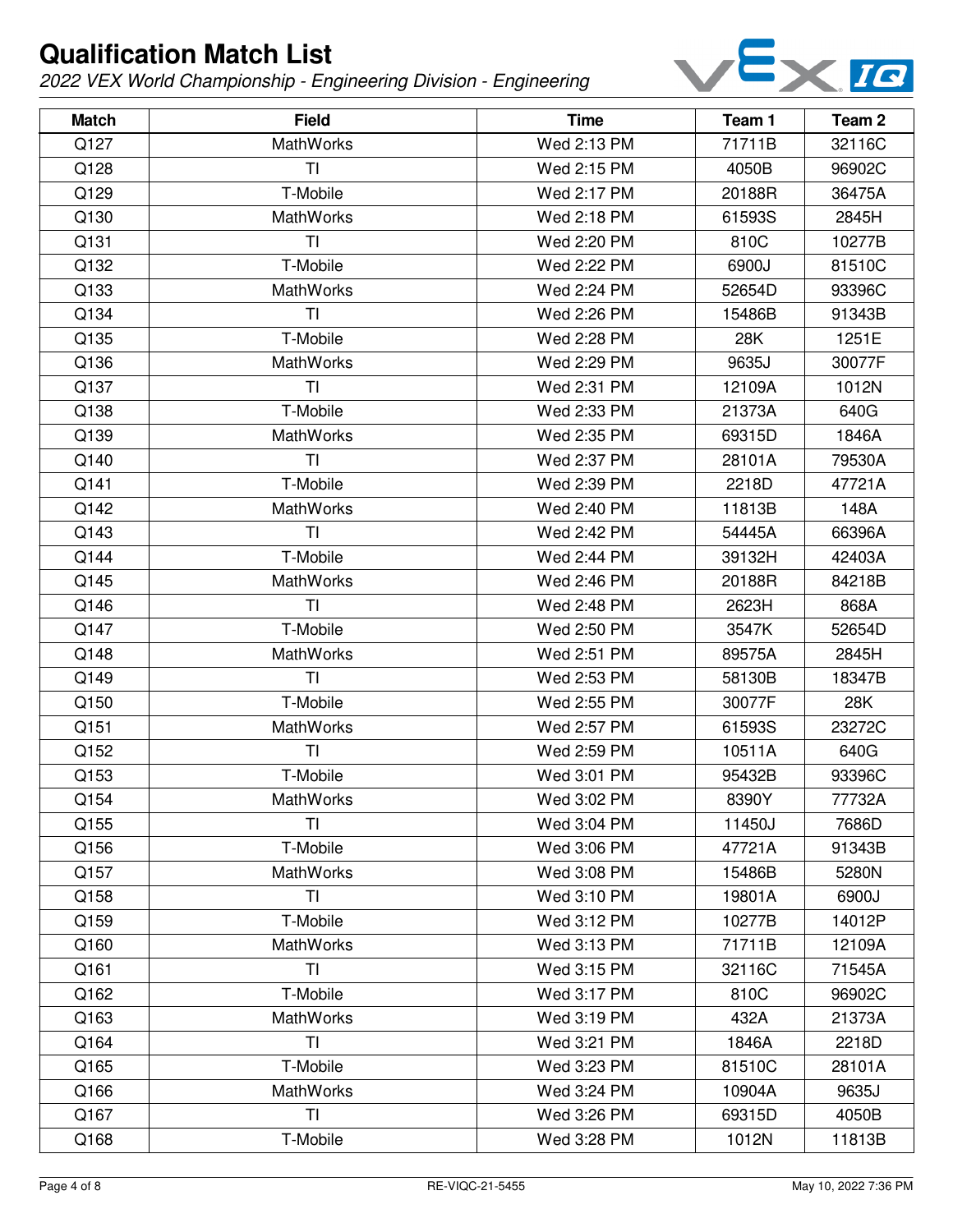

| <b>Match</b> | <b>Field</b>     | <b>Time</b> | Team 1 | Team <sub>2</sub> |
|--------------|------------------|-------------|--------|-------------------|
| Q169         | <b>MathWorks</b> | Wed 3:30 PM | 79530A | 54445A            |
| Q170         | ΤI               | Wed 3:32 PM | 7811A  | 36475A            |
| Q171         | T-Mobile         | Wed 3:34 PM | 1251E  | 148A              |
| Q172         | <b>MathWorks</b> | Wed 3:35 PM | 84218B | 58130B            |
| Q173         | TI               | Wed 3:37 PM | 868A   | 6900J             |
| Q174         | T-Mobile         | Wed 3:39 PM | 10277B | 10511A            |
| Q175         | MathWorks        | Wed 3:41 PM | 71545A | 23272C            |
| Q176         | TI               | Wed 3:43 PM | 2845H  | 30077F            |
| Q177         | T-Mobile         | Wed 3:45 PM | 47721A | 810C              |
| Q178         | MathWorks        | Wed 3:46 PM | 18347B | 3547K             |
| Q179         | TI               | Wed 3:48 PM | 15486B | 19801A            |
| Q180         | T-Mobile         | Wed 3:50 PM | 640G   | 8390Y             |
| Q181         | MathWorks        | Wed 3:52 PM | 96902C | 2218D             |
| Q182         | <b>TI</b>        | Wed 3:54 PM | 10904A | 28101A            |
| Q183         | T-Mobile         | Wed 3:56 PM | 28K    | 1846A             |
| Q184         | MathWorks        | Wed 3:57 PM | 89575A | 36475A            |
| Q185         | TI               | Wed 3:59 PM | 66396A | 12109A            |
| Q186         | T-Mobile         | Wed 4:01 PM | 1251E  | 71711B            |
| Q187         | MathWorks        | Wed 4:03 PM | 52654D | 69315D            |
| Q188         | TI               | Wed 4:05 PM | 93396C | 61593S            |
| Q189         | T-Mobile         | Wed 4:07 PM | 14012P | 39132H            |
| Q190         | MathWorks        | Wed 4:08 PM | 42403A | 7686D             |
| Q191         | TI               | Wed 4:10 PM | 77732A | 79530A            |
| Q192         | T-Mobile         | Wed 4:12 PM | 95432B | 2623H             |
| Q193         | MathWorks        | Wed 4:14 PM | 91343B | 81510C            |
| Q194         | TI               | Wed 4:16 PM | 32116C | 7811A             |
| Q195         | T-Mobile         | Wed 4:18 PM | 148A   | 4050B             |
| Q196         | MathWorks        | Wed 4:19 PM | 20188R | 21373A            |
| Q197         | <b>TI</b>        | Wed 4:21 PM | 54445A | 11450J            |
| Q198         | T-Mobile         | Wed 4:23 PM | 9635J  | 5280N             |
| Q199         | <b>MathWorks</b> | Wed 4:25 PM | 432A   | 1012N             |
| Q200         | TI               | Wed 4:27 PM | 11813B | 640G              |
| Q201         | T-Mobile         | Thu 8:15 AM | 30077F | 47721A            |
| Q202         | <b>MathWorks</b> | Thu 8:16 AM | 10511A | 2845H             |
| Q203         | TI               | Thu 8:18 AM | 10904A | 14012P            |
| Q204         | T-Mobile         | Thu 8:20 AM | 15486B | 58130B            |
| Q205         | <b>MathWorks</b> | Thu 8:22 AM | 61593S | 89575A            |
| Q206         | TI               | Thu 8:24 AM | 39132H | 71711B            |
| Q207         | T-Mobile         | Thu 8:26 AM | 69315D | 19801A            |
| Q208         | MathWorks        | Thu 8:28 AM | 93396C | 7686D             |
| Q209         | TI               | Thu 8:30 AM | 91343B | 10277B            |
| Q210         | T-Mobile         | Thu 8:32 AM | 42403A | 81510C            |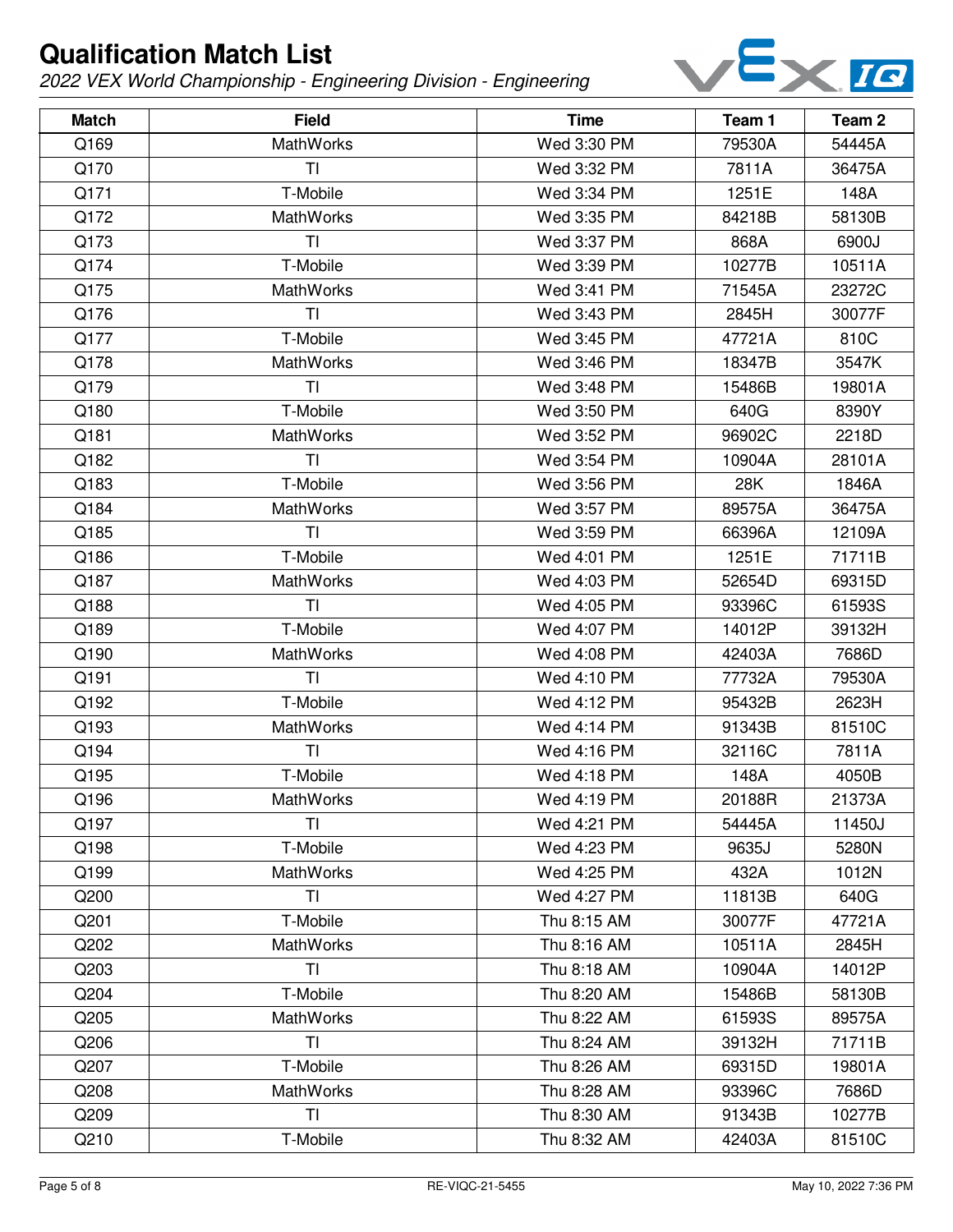

| <b>Match</b> | <b>Field</b>     | <b>Time</b> | Team 1 | Team <sub>2</sub> |
|--------------|------------------|-------------|--------|-------------------|
| Q211         | <b>MathWorks</b> | Thu 8:34 AM | 23272C | 54445A            |
| Q212         | <b>TI</b>        | Thu 8:36 AM | 7811A  | 11450J            |
| Q213         | T-Mobile         | Thu 8:38 AM | 868A   | 20188R            |
| Q214         | <b>MathWorks</b> | Thu 8:39 AM | 84218B | 1251E             |
| Q215         | TI               | Thu 8:41 AM | 12109A | 79530A            |
| Q216         | T-Mobile         | Thu 8:43 AM | 21373A | 6900J             |
| Q217         | <b>MathWorks</b> | Thu 8:45 AM | 71545A | 66396A            |
| Q218         | TI               | Thu 8:47 AM | 8390Y  | 11813B            |
| Q219         | T-Mobile         | Thu 8:49 AM | 810C   | 36475A            |
| Q220         | MathWorks        | Thu 8:51 AM | 4050B  | 432A              |
| Q221         | TI               | Thu 8:53 AM | 28101A | 1012N             |
| Q222         | T-Mobile         | Thu 8:55 AM | 2623H  | 1846A             |
| Q223         | MathWorks        | Thu 8:57 AM | 95432B | 96902C            |
| Q224         | TI               | Thu 8:59 AM | 77732A | 52654D            |
| Q225         | T-Mobile         | Thu 9:01 AM | 9635J  | 3547K             |
| Q226         | MathWorks        | Thu 9:02 AM | 28K    | 148A              |
| Q227         | TI               | Thu 9:04 AM | 32116C | 18347B            |
| Q228         | T-Mobile         | Thu 9:06 AM | 5280N  | 2218D             |
| Q229         | MathWorks        | Thu 9:08 AM | 14012P | 10511A            |
| Q230         | TI               | Thu 9:10 AM | 71711B | 15486B            |
| Q231         | T-Mobile         | Thu 9:12 AM | 71545A | 89575A            |
| Q232         | MathWorks        | Thu 9:14 AM | 11450J | 21373A            |
| Q233         | TI               | Thu 9:16 AM | 868A   | 66396A            |
| Q234         | T-Mobile         | Thu 9:18 AM | 7686D  | 54445A            |
| Q235         | MathWorks        | Thu 9:20 AM | 93396C | 640G              |
| Q236         | TI               | Thu 9:22 AM | 6900J  | 91343B            |
| Q237         | T-Mobile         | Thu 9:24 AM | 12109A | 7811A             |
| Q238         | MathWorks        | Thu 9:25 AM | 61593S | 52654D            |
| Q239         | <b>TI</b>        | Thu 9:27 AM | 2845H  | 2623H             |
| Q240         | T-Mobile         | Thu 9:29 AM | 36475A | 23272C            |
| Q241         | <b>MathWorks</b> | Thu 9:31 AM | 1012N  | 47721A            |
| Q242         | TI               | Thu 9:33 AM | 18347B | 81510C            |
| Q243         | T-Mobile         | Thu 9:35 AM | 4050B  | 84218B            |
| Q244         | MathWorks        | Thu 9:37 AM | 432A   | 95432B            |
| Q245         | TI               | Thu 9:39 AM | 3547K  | 96902C            |
| Q246         | T-Mobile         | Thu 9:41 AM | 19801A | 11813B            |
| Q247         | <b>MathWorks</b> | Thu 9:43 AM | 79530A | 10904A            |
| Q248         | TI               | Thu 9:45 AM | 20188R | 42403A            |
| Q249         | T-Mobile         | Thu 9:47 AM | 39132H | 9635J             |
| Q250         | MathWorks        | Thu 9:48 AM | 5280N  | 28K               |
| Q251         | TI               | Thu 9:50 AM | 30077F | 77732A            |
| Q252         | T-Mobile         | Thu 9:52 AM | 810C   | 1846A             |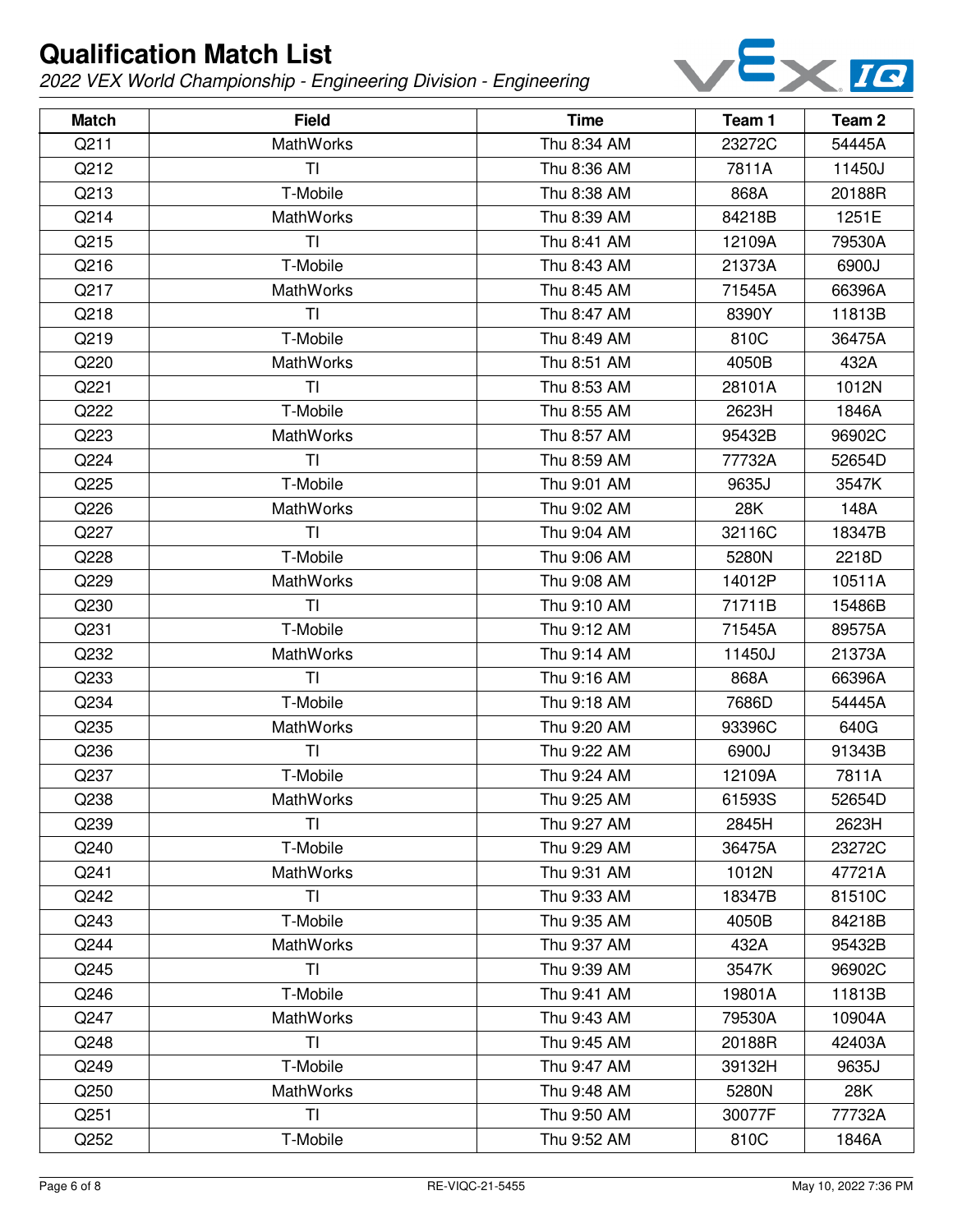

| <b>Match</b> | <b>Field</b>     | <b>Time</b>  | Team 1 | Team <sub>2</sub> |
|--------------|------------------|--------------|--------|-------------------|
| Q253         | <b>MathWorks</b> | Thu 9:54 AM  | 148A   | 58130B            |
| Q254         | <b>TI</b>        | Thu 9:56 AM  | 8390Y  | 32116C            |
| Q255         | T-Mobile         | Thu 9:58 AM  | 1251E  | 69315D            |
| Q256         | <b>MathWorks</b> | Thu 10:00 AM | 2218D  | 28101A            |
| Q257         | ΤI               | Thu 10:02 AM | 10277B | 47721A            |
| Q258         | T-Mobile         | Thu 10:04 AM | 61593S | 11450J            |
| Q259         | <b>MathWorks</b> | Thu 10:06 AM | 10511A | 7811A             |
| Q260         | <b>TI</b>        | Thu 10:08 AM | 640G   | 19801A            |
| Q261         | T-Mobile         | Thu 10:10 AM | 66396A | 36475A            |
| Q262         | MathWorks        | Thu 10:11 AM | 2623H  | 10904A            |
| Q263         | T <sub>l</sub>   | Thu 10:13 AM | 71711B | 93396C            |
| Q264         | T-Mobile         | Thu 10:15 AM | 14012P | 95432B            |
| Q265         | MathWorks        | Thu 10:17 AM | 81510C | 30077F            |
| Q266         | <b>TI</b>        | Thu 10:19 AM | 54445A | 868A              |
| Q267         | T-Mobile         | Thu 10:21 AM | 1846A  | 15486B            |
| Q268         | MathWorks        | Thu 10:23 AM | 6900J  | 71545A            |
| Q269         | <b>TI</b>        | Thu 10:25 AM | 42403A | 1251E             |
| Q270         | T-Mobile         | Thu 10:27 AM | 89575A | 77732A            |
| Q271         | MathWorks        | Thu 10:29 AM | 96902C | 21373A            |
| Q272         | TI               | Thu 10:31 AM | 2218D  | 4050B             |
| Q273         | T-Mobile         | Thu 10:33 AM | 28101A | 18347B            |
| Q274         | MathWorks        | Thu 10:34 AM | 5280N  | 69315D            |
| Q275         | <b>TI</b>        | Thu 10:36 AM | 3547K  | 2845H             |
| Q276         | T-Mobile         | Thu 10:38 AM | 148A   | 810C              |
| Q277         | MathWorks        | Thu 10:40 AM | 39132H | 32116C            |
| Q278         | TI               | Thu 10:42 AM | 52654D | 20188R            |
| Q279         | T-Mobile         | Thu 10:44 AM | 28K    | 432A              |
| Q280         | MathWorks        | Thu 10:46 AM | 7686D  | 23272C            |
| Q281         | <b>TI</b>        | Thu 10:48 AM | 58130B | 12109A            |
| Q282         | T-Mobile         | Thu 10:50 AM | 1012N  | 8390Y             |
| Q283         | <b>MathWorks</b> | Thu 10:52 AM | 11813B | 91343B            |
| Q284         | <b>TI</b>        | Thu 10:54 AM | 9635J  | 84218B            |
| Q285         | T-Mobile         | Thu 10:56 AM | 79530A | 10277B            |
| Q286         | <b>MathWorks</b> | Thu 10:57 AM | 640G   | 868A              |
| Q287         | TI               | Thu 10:59 AM | 2218D  | 77732A            |
| Q288         | T-Mobile         | Thu 11:01 AM | 81510C | 69315D            |
| Q289         | <b>MathWorks</b> | Thu 11:03 AM | 7811A  | 5280N             |
| Q290         | <b>TI</b>        | Thu 11:05 AM | 36475A | 11450J            |
| Q291         | T-Mobile         | Thu 11:07 AM | 15486B | 39132H            |
| Q292         | <b>MathWorks</b> | Thu 11:09 AM | 54445A | 14012P            |
| Q293         | TI               | Thu 11:11 AM | 2623H  | 432A              |
| Q294         | T-Mobile         | Thu 11:13 AM | 23272C | 1251E             |